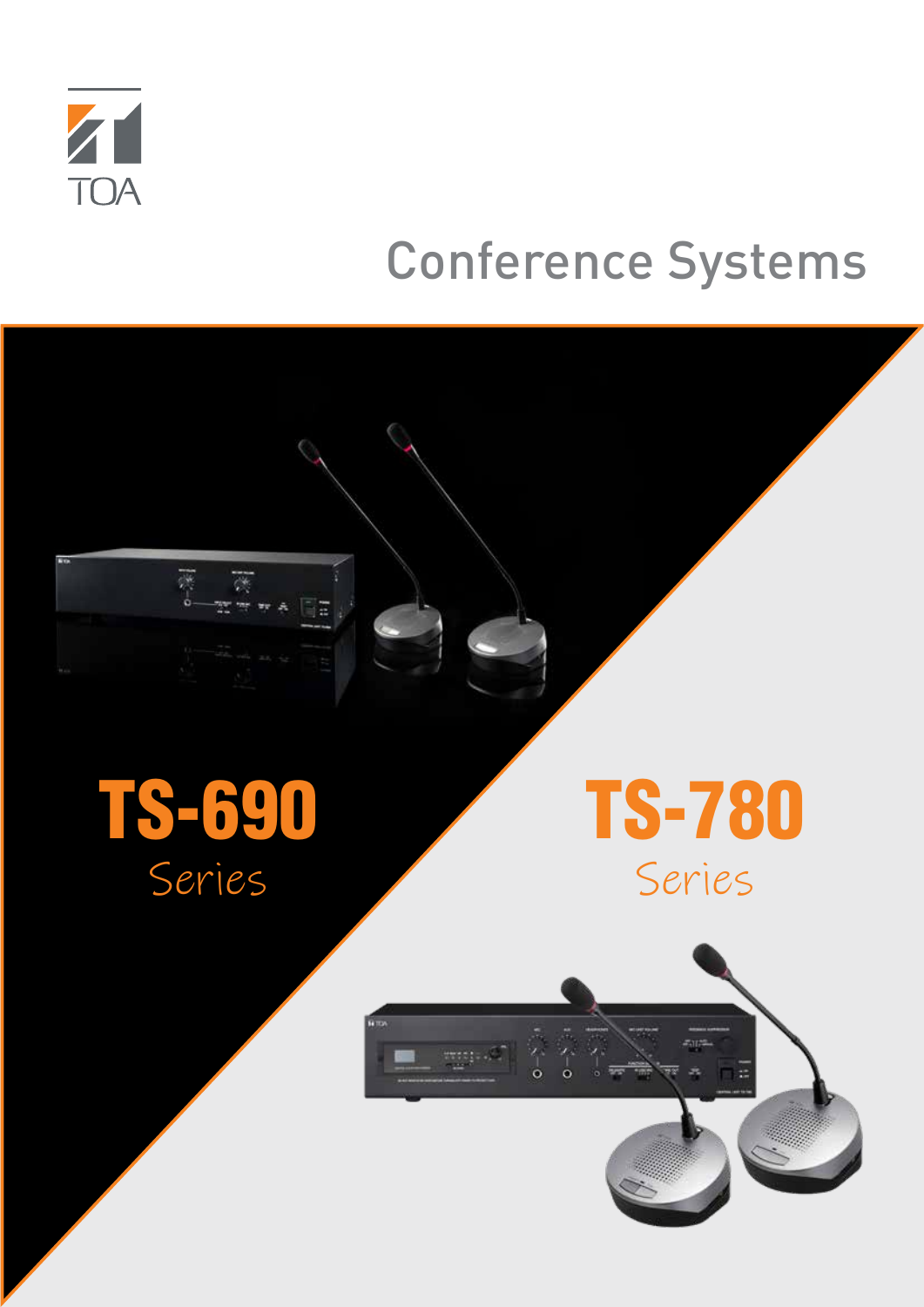## Simple and Compact Wired Conference System

TS-690 Series Conference System



#### System Benefits

- > Plug-and-play system.
- ▶ Up to 24 units can be connected per Central Unit. The use of Booster Unit, TS-690BS, max. 30 units can be connected.
- > Suitable for small-scale corporate boardrooms and meeting rooms.
- Test function allows connections to be accurately verified.
- > Connect a recording device for high-quality audio recording of conferences.
- **Compact and stable hardware design.**

## System Example



 $*$  0 dB = 1 V

|                                              | <b>TS-690 Central Unit</b>                                                                                                                                                                                                             |
|----------------------------------------------|----------------------------------------------------------------------------------------------------------------------------------------------------------------------------------------------------------------------------------------|
| Power Source                                 | 220 - 240 V AC, 50/60 Hz                                                                                                                                                                                                               |
| Power Consumption                            | 20 W                                                                                                                                                                                                                                   |
| <b>Rated Output</b>                          | 36 V DC, 480 mA                                                                                                                                                                                                                        |
| Input                                        | Selectable MIC or AUX<br>Mic: -60dB*, 600 $\Omega$ , unbalanced, phone jack<br>AUX: -20 dB <sup>*</sup> , 10k $\Omega$ , unbalanced, phone jack                                                                                        |
| Output                                       | Recording: -20dB*, 10k $\Omega$ , unbalanced, RCA jack                                                                                                                                                                                 |
| No. of connectable<br>Chairman/Delegate Unit | Max. 24 units                                                                                                                                                                                                                          |
| Control                                      | Priority speech chime: Operation of TS-691L-AS prority button activates a single-tone chime<br>Speaker restriction: No. of simultaneous-usable TS-692L-AS can be set to 0 - 3<br>Automatic Mic-off function: Off, 30 sec. (selectable) |
| Applicable Unit                              | TS-691L-AS / TS-692L-AS                                                                                                                                                                                                                |
| Finish                                       | Panel: Aluminum, black, 30% gloss, paint<br>Case: Steel plate, black, 30% gloss, paint                                                                                                                                                 |
| Dimensions (W $\times$ H $\times$ D)         | 420 x 96.1 x 222.5 mm                                                                                                                                                                                                                  |
| Weight                                       | 2.7 kg                                                                                                                                                                                                                                 |
| Accessory                                    | Power Cord (2m) x 1                                                                                                                                                                                                                    |

|                                      | TS-691L Chairman Unit with Long Microphone                                                                                                                                                                                                                               | TS-692L Delegate Unit with Long Microphone                                                                                                      |  |
|--------------------------------------|--------------------------------------------------------------------------------------------------------------------------------------------------------------------------------------------------------------------------------------------------------------------------|-------------------------------------------------------------------------------------------------------------------------------------------------|--|
| Power Source                         | 36 V DC, 30 mA or less (supplied from Central Unit TS-690-AS)                                                                                                                                                                                                            |                                                                                                                                                 |  |
| Output                               | Headphone/Recording: Ø3.5mm, mini jack (3P: monaural)<br>Internal Speaker: 130 $\Omega$ , 200 mW                                                                                                                                                                         |                                                                                                                                                 |  |
| Control                              | Speech: Microphone, speaker on-off control by speech button<br>Priority: Microphone, speaker on-off, other microphone<br>cut off and single-tone chime activation by priority button<br>Volume control: Headphone/Recording and internal<br>speaker<br>volume adjustable | Speech: Microphone, speaker on-off control by speech button<br>Volume control: Headphone/Recording and internal<br>speaker<br>volume adjustable |  |
| Microphone Unit                      | Electret condenser                                                                                                                                                                                                                                                       |                                                                                                                                                 |  |
| Directivity<br>Impedance             | Unidirectional<br>$1.8k$ $\Omega$                                                                                                                                                                                                                                        |                                                                                                                                                 |  |
| Sensitivity                          | $-37$ dB (1kHz, 0 dB = 1V/Pa)                                                                                                                                                                                                                                            |                                                                                                                                                 |  |
| <b>Frequency Response</b>            | 100 Hz - 13 kHz                                                                                                                                                                                                                                                          |                                                                                                                                                 |  |
| Length / Weight                      | $518$ mm / 105 g                                                                                                                                                                                                                                                         |                                                                                                                                                 |  |
| Finish                               | Upper case: ABS resin, metallic grey, paint<br>Lower case: ABS resin, black                                                                                                                                                                                              |                                                                                                                                                 |  |
| Dimensions (W $\times$ H $\times$ D) | 145.3 x 70.7 x 150.5 mm (excluding microphone unit)                                                                                                                                                                                                                      |                                                                                                                                                 |  |
| Weight                               | 800 g (excluding microphone unit)                                                                                                                                                                                                                                        |                                                                                                                                                 |  |
| Accessory                            | Long microphone unit x 1                                                                                                                                                                                                                                                 |                                                                                                                                                 |  |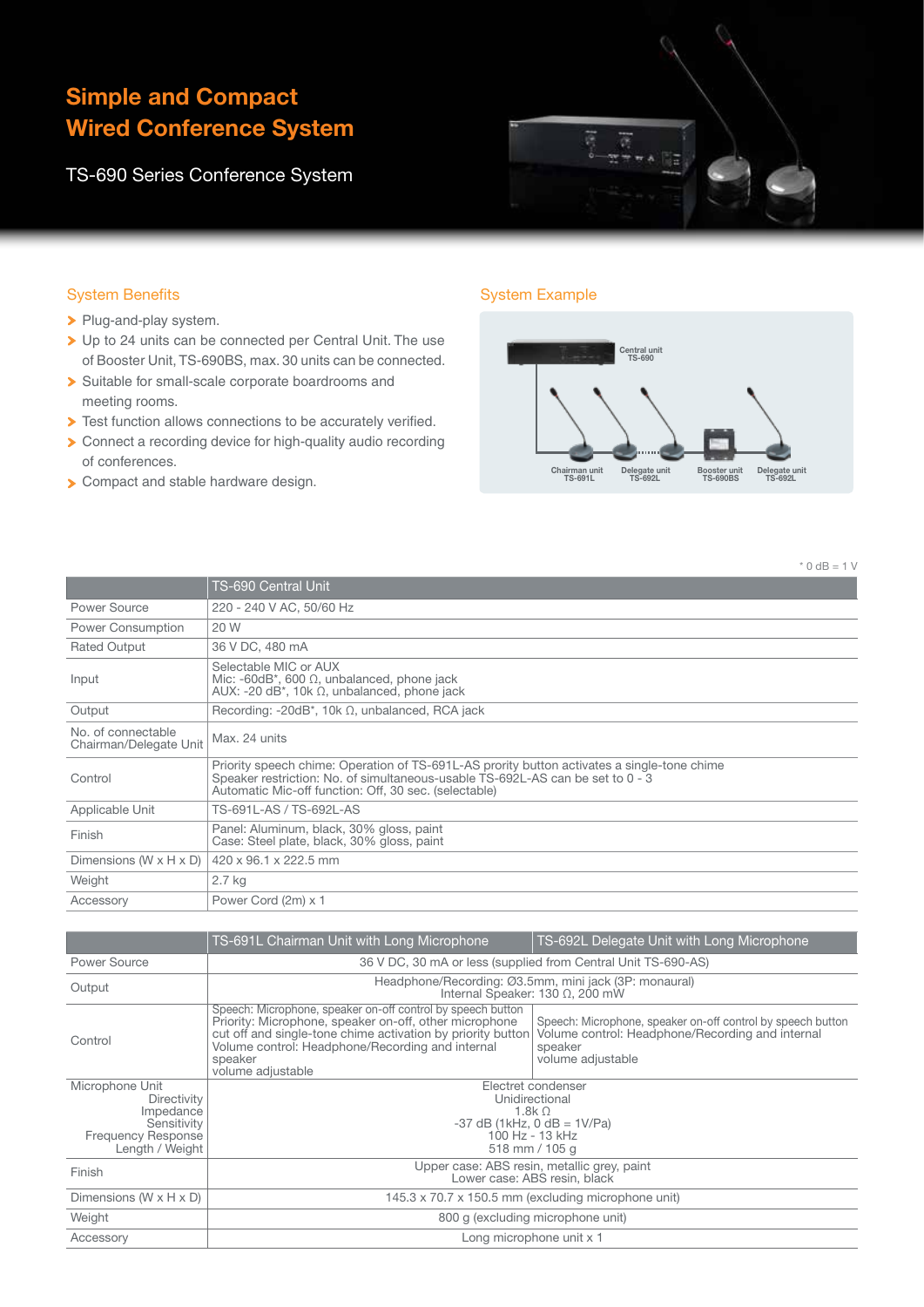## Built-in MP3 Recorder for Quick Conference Recording

TS-780 Series Conference System



## System Benefits

- > Plug-and-play system.
- ▶ Up to 64 units can be attached to a single Central Unit.
- System expandable to 192 units by connection of 3 Central Units.
- > Test function allows connections to be accurately verified.
- Conferences can be recorded onto SD card or external recording device.
- > Built-in feedback suppressor for more efficient reduction of acoustic feedback.
- External equalizing capability.
- > Compact and stable hardware design.

## System Example



Note: TS-773/TS-774 microphone are optional accessory

|                                               | TS-780 Central Unit                                                                                                                                                                                                                                                                                                                             |
|-----------------------------------------------|-------------------------------------------------------------------------------------------------------------------------------------------------------------------------------------------------------------------------------------------------------------------------------------------------------------------------------------------------|
| Power Source                                  | 220 - 240 V AC, 50/60 Hz                                                                                                                                                                                                                                                                                                                        |
| Power Consumption                             | 60 W                                                                                                                                                                                                                                                                                                                                            |
| <b>Rated Output</b>                           | 36 V DC, 650 mA x 2                                                                                                                                                                                                                                                                                                                             |
| Input                                         | Mic: -60 dB <sup>*</sup> , 600 $\Omega$ , unbalanced, phone jack<br>AUX: -20 $dB^*$ , 10 k $\Omega$ , unbalanced, phone jack                                                                                                                                                                                                                    |
| Output                                        | Recording: -20 dB*, 10 k $\Omega$ , unbalanced, phone jack, pin jack x 2<br>Headphones: Mini jack                                                                                                                                                                                                                                               |
| Equalizer Insertion<br>Input Terminal         | Input: 0 dB*, 10 k $\Omega$ , pin jack<br>Output: $0 dB^*$ , 10 k $\Omega$ , pin jack                                                                                                                                                                                                                                                           |
| Expansion Input and<br><b>Output Terminal</b> | Input: 0 dB <sup>*</sup> , 10 k $\Omega$ , unbalanced, pin jack x 2<br>Output: 0 dB <sup>*</sup> , 10 k $\Omega$ , unbalanced, pin jack x 2<br>Control: 10 k $\Omega$ or more, voltage output, pin jack x 2                                                                                                                                     |
| Control                                       | Priority speech chime: Operation of TS-781's prority button activates a single-tone chime<br>Speaker restriction: No. of simultaneous-usable TS-782s can be set to 0 - 4<br>Automatic Mic-off function: Off, 30 sec. (selectable)<br>Feedback Suppressor function (FBS): EXT, OFF, AUTO, MANUAL mode (selectable)<br>MP3 recording and playback |
| Finish                                        | Panel: Aluminum, black, 30% gloss, paint<br>Case: Steel plate, black, 30% gloss, paint                                                                                                                                                                                                                                                          |
| Dimensions (W $\times$ H $\times$ D)          | 420 x 96.1 x 222.6 mm                                                                                                                                                                                                                                                                                                                           |
| Weight                                        | 3 kg                                                                                                                                                                                                                                                                                                                                            |
| Accessory                                     | Power Cord (2m) x 1                                                                                                                                                                                                                                                                                                                             |

|                                      | TS-781 Chairman Unit                                                                                                                                                                     | TS-782 Delegate Unit                                        |  |
|--------------------------------------|------------------------------------------------------------------------------------------------------------------------------------------------------------------------------------------|-------------------------------------------------------------|--|
| Power Source                         | 36 V DC, 30 mA or less (supplied from Central Unit TS-780)                                                                                                                               |                                                             |  |
| Output                               | Headphone/Recording: $32 \Omega$ (headphone) / 10 k $\Omega$ , -20 dB* (recording), unbalanced, mini jack (with VR) x 2<br>Internal Speaker: 130 $\Omega$ , 200 mW (with Volume control) |                                                             |  |
| Control                              | Speech: Microphone, speaker on-off control by speech switch<br>Priority: Microphone, speaker on-off, other microphone<br>cut off and single-tone chime activation                        | Speech: Microphone, speaker on-off control by speech switch |  |
| Finish                               | Upper case: ABS resin, silver, paint<br>Lower case: ABS resin, black                                                                                                                     |                                                             |  |
| Dimensions (W $\times$ H $\times$ D) | 145.3 x 70.7 x 150.5 mm                                                                                                                                                                  |                                                             |  |
| Weight                               | 800q                                                                                                                                                                                     |                                                             |  |
| Option                               | Extension cord: YR-780-2M, YR-780-10M<br>Microphone: TS-773 (standard), TS-774 (long) (select either one)                                                                                |                                                             |  |